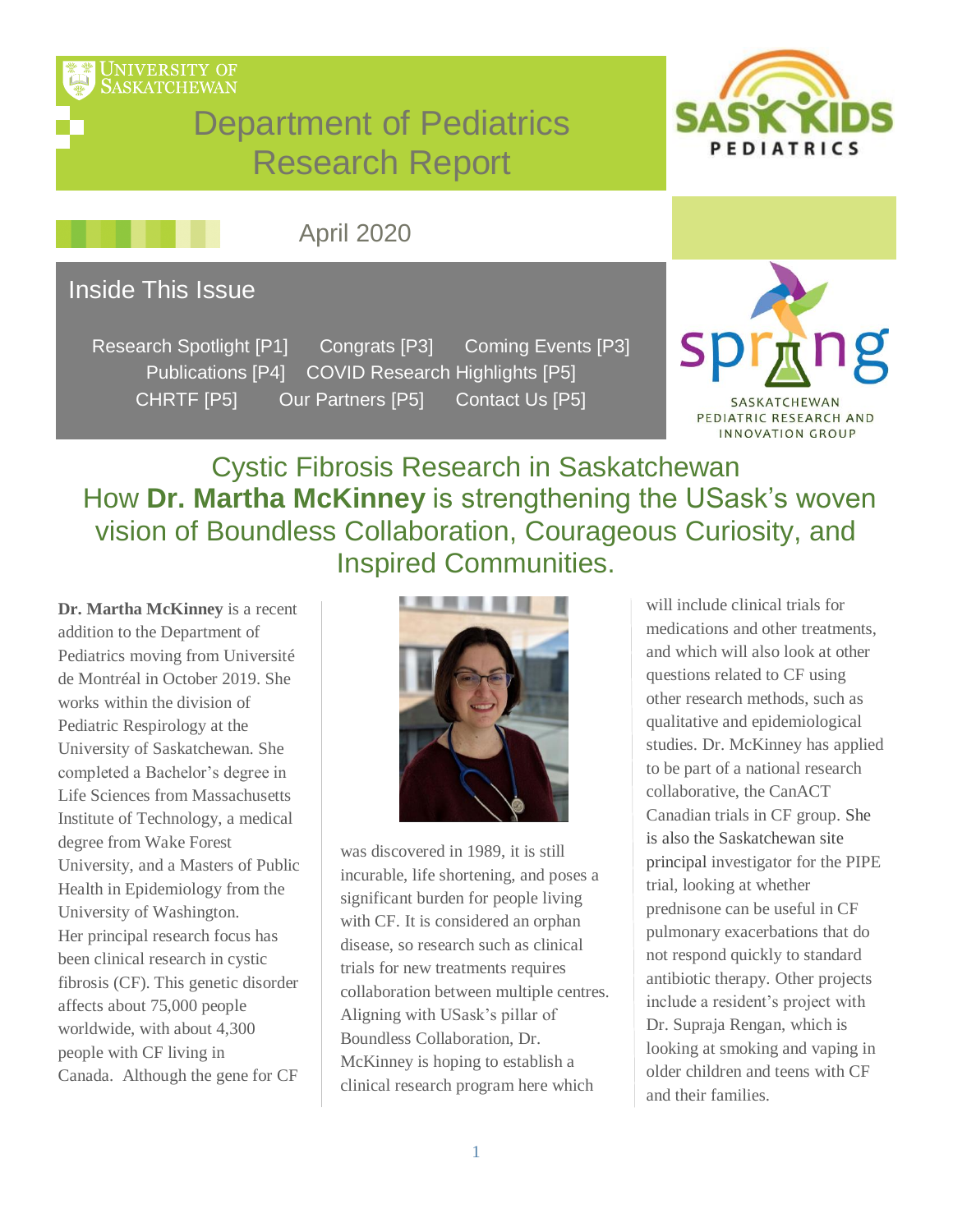McKinney continued from page 1…

Having an active CF clinical research centre in Saskatoon will allow patients to participate in projects without having to travel to another province. Beyond the clinical research, Dr. McKinney is also embracing USask's interdisciplinary threads by strengthening the weave with biomedical science laboratories at USask including Dr. Juan Ianowski's laboratory to work on translational studies in CF.



In March, Dr. McKinney and Cystic Fibrosis Canada met with Saskatchewan members of parliament to ask the Federal Government to stop proposed changes to the Patented Medicines Price Review Board (PMPRB). The proposed changes would make it more difficult for drugs like [Trikafta](https://www.cysticfibrosis.ca/our-programs/advocacy/access-to-medicines/trikafta) to get approved in Canada which is currently known as the CF "breakthrough medication" because it works in 90 percent of CF cases. Cystic Fibrosis Canada would like the Saskatchewan government to sit down with both the drug manufacturer and regulators to fast-track the approval of the medication.

Dr. McKinney's advocacy to improve the lives of her patients in her community is the final thread that makes her addition to our province and university an inspiring example of the champions we need. Research in orphan diseases is not always easy to organize or to get funded.



This photo was taken on March  $11<sup>th</sup>$  at the Saskatchewan Legislative building in Regina. Published on<https://twitter.com/CFCanadaSask>

Cystic fibrosis has served as a model for this, and hopefully the success of new therapies and approaches will be applicable to other conditions. Dr. McKinney is open to more ideas and to collaborating with other groups interested in working with children and adolescents burdened by chronic diseases to evaluate and improve their family's challenge of care and their own quality of life.

To learn more about Cystic Fibrosis Canada and their initiatives please visit their website at <https://www.cysticfibrosis.ca/>

Special Thanks to Dr. Martha McKinney for providing content for this article. She would also like to acknowledge her collaborators: Dr. Janna Brusky, Dr. Julian Tam, Dr. Rupeena Purewal, Dr. Abid Lodhi Juleigh Clarke (physiotherapy) Lorna Kosteniuk (CF nurse) Niki Afseth (CF nurse)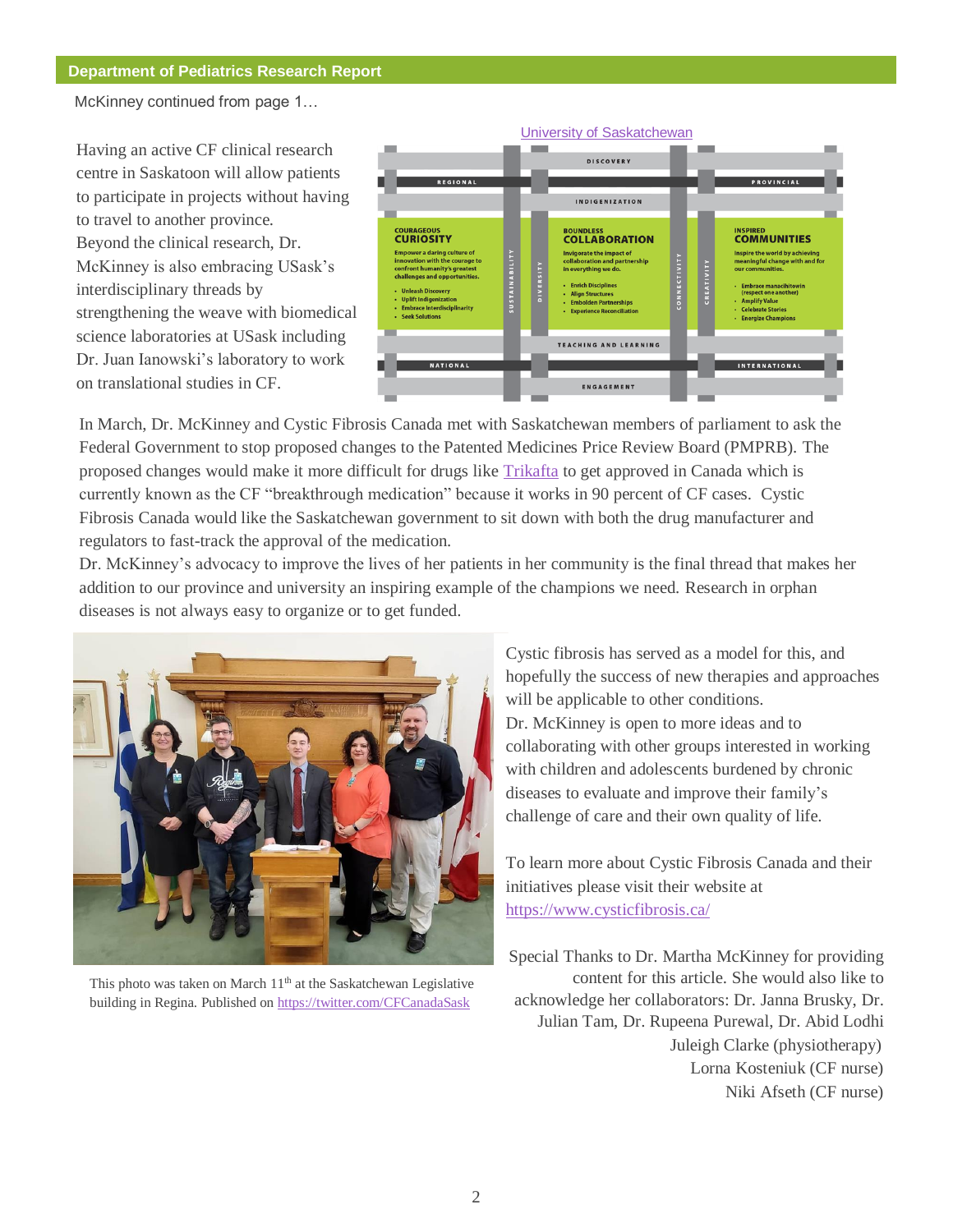#### **Congratulations to Dr. Krista Baerg and Dr. Karen Leis for their recognition in the [Canadian Pediatric Society Year in Review](https://www.cps.ca/uploads/publications/20in19-EN.PDF)**

#### **Below are excerpts from the 2020 CPS Year in Review Publication**

Taking pains to avoid same. Writers from one CPS committee (Acute Care) and 3 sections (Hospital Paediatrics, Community Paediatrics, and Paediatric Emergency Medicine) pooled their knowledge, experience, and skills to advocate for better management of procedure-related pain and distress in children. Dr. Evelyne Trottier, an emergency physician at the CHU Sainte-Justine and assistant clinical professor at the University of Montreal, writing with Drs. Marie-Joëlle DoréBergeron, Laurel Chauvin-Kimoff, **Krista Baerg**, and Samina Ali, addresses pain as undertreated, multifactorial and, if not always preventable, then certainly treatable by applying or combining simple, evidence-based strategies. Their statement, posted in November, was widely shared on social media and within the child pain community.

Where there's hope, there's help. Responding to a tragic cluster of suicides among Indigenous youth in her province, **Dr. Karen Leis**, CPS Board representative for Saskatchewan, wrote moving letters both to Premier Scott Moe and the editor of the Saskatoon Star Phoenix, in early December. She cited painful statistics, one being that a First Nations girl living in Saskatchewan is 29 times more likely to die by suicide than her non-Indigenous peers. Dr. Leis called for swift action to address the root causes of mental illness and suicide: poverty, the living legacies of colonialism and racism, and substance abuse. Long-term investments in a suicide prevention strategy that ensures effective, accessible, and culturally appropriate mental health services are urgently needed. The federal government has since committed \$2.5 million over 2 years for youth mental wellness and suicide prevention programming in Saskatchewan First Nations communities.

### **Did you know?**

DATASTORE is a professional-quality, high-capacity, backed-up data storage service for USask full-time faculty researchers. The storage space is accessible as a shared network disk (mapped drive). Each faculty member is entitled to up [3TB of free-of-charge storage space](https://jira.usask.ca/servicedesk/customer/kb/view/1547042989?q=DATASTORE) which can be made accessible to their students and collaborators.

| <b>Coming Events</b> |                                                                                       |
|----------------------|---------------------------------------------------------------------------------------|
| May 6                | Respiratory Research Centre COVID-19 webinar - The Respiratory Implications of COVID- |
|                      | 19: A Saskatchewan Perspective                                                        |
| May 6                | <b>CME COVID-19 webinar: Wellness</b>                                                 |
| May 8                | Child Health Research Day Abstract Due                                                |
|                      | <b>Download Abstract Submission Form</b>                                              |
|                      | <b>Download KT Submission Form</b>                                                    |
| <b>May 19</b>        | Resident Research Day Abstract Due                                                    |
| <b>May 21</b>        | Pediatric Grand Rounds - Josh Lawson                                                  |
| June 18              | Child Health Research Trainee Day                                                     |
| June 22              | <b>Resident Research Day</b>                                                          |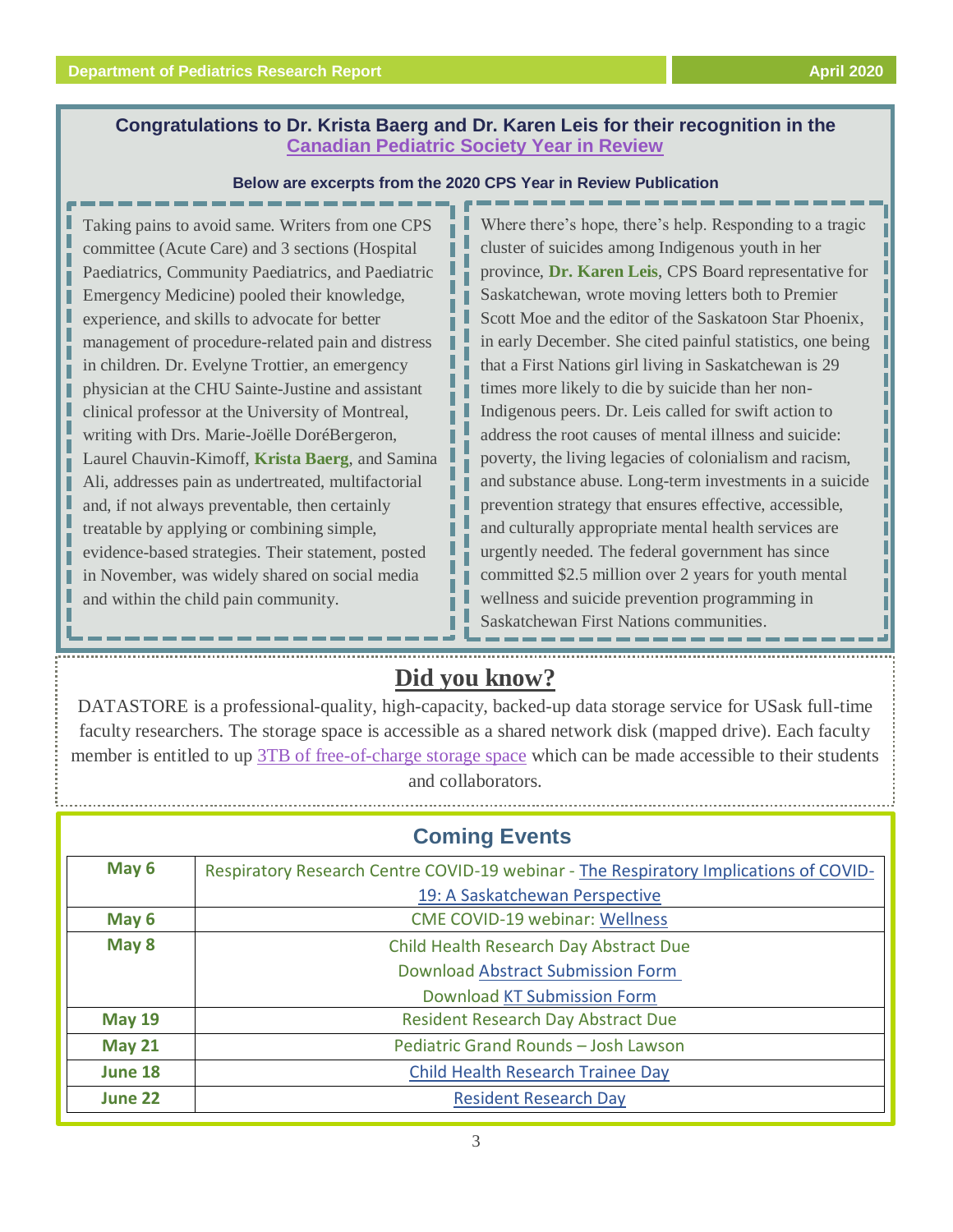#### **2020 Publications**

Armstrong MD, **Hansen G**, Schellenberg KL. [Rural Residence and Diagnostic Delay for Amyotrophic Lateral Sclerosis in](https://www.ncbi.nlm.nih.gov/pubmed/32100650)  [Saskatchewan.](https://www.ncbi.nlm.nih.gov/pubmed/32100650)

Batthish M, Berard R, Cabral D, Bolaria R, Chédeville G, Duffy C, Gerhold K, Gerschman T, Huber A, Proulx-Gauthier JP, **Rosenberg A**, Rumsey D, Schmeling H, Shiff N, Soon G, Bruns A, Tucker L, Guzman J; Canadian Alliance of Pediatric Rheumatology Investigators . [A new](https://www.ncbi.nlm.nih.gov/pubmed/32044978)  [Canadian inception cohort for juvenile idiopathic arthritis: The Canadian Alliance of Pediatric Rheumatology Investigators](https://www.ncbi.nlm.nih.gov/pubmed/32044978)  [Registry](https://www.ncbi.nlm.nih.gov/pubmed/32044978)

Bitnun A, Ransy DG, Brophy J, Kakkar F, Hawkes M, Samson L, Annabi B, Pagliuzza A, Morand JA, Sauve L, Chomont N, Lavoie S, Kim J, Sandstrom P, Wender PA, Lee T, Singer J, Read SE, Soudeyns H; **Early Pediatric Initiation Canada Child Cure Cohort (EPIC4) Research Group.** [Clinical Correlates of Human Immunodeficiency Virus-1 \(HIV-1\) DNA and Inducible HIV-1 RNA Reservoirs in](https://www.ncbi.nlm.nih.gov/pubmed/30919879)  [Peripheral Blood in Children With Perinatally Acquired HIV-1](https://www.ncbi.nlm.nih.gov/pubmed/30919879) Infection With Sustained Virologic Suppression for at Least 5 [Years.](https://www.ncbi.nlm.nih.gov/pubmed/30919879) 

Català A, Ali SS, Cuvelier GDE, Steele M, Klaassen RJ, Fernandez CV, Pastore YD, Abish S, Rayar M, Jardine L, Breakey VR, Brossard J, **Sinha R**, Silva M, Goodyear L, Lipton JH, Michon B, Corriveau-Bourque C, Sung L, Lauhasurayotin S, Zlateska B, Cada M, Dror Y. [Androgen therapy in inherited bone marrow failure syndromes: analysis from the Canadian Inherited Marrow Failure Registry.](https://www.ncbi.nlm.nih.gov/pubmed/32128787)

**Christensen CA, Mugarab-Samedi V**. [Management of large congenital parameatal cyst: Observation or intervention? \(Case Report\)](https://www.ncbi.nlm.nih.gov/pubmed/32276218)

Dover S, Blanchette VS, Wrathall D, Pullenayegum E, Kazandjian D, Song B, Hawes SA, Cloutier S, Rivard GE, Klaassen RJ, Paradis E, Laferriere N, Stain AM, Chan AK, Israels SJ, **Sinha R**, Steele M, Wu JKM, Feldman BM. [Hemophilia prophylaxis adherence and](https://www.ncbi.nlm.nih.gov/pubmed/32110763)  [bleeding using a tailored, frequency-escalated approach: The Canadian Hemophilia Primary Prophylaxis Study.](https://www.ncbi.nlm.nih.gov/pubmed/32110763)

Goswami IR, Whyte H, Wintermark P, Mohammad K, Shivananda S, Louis D, Yoon EW Shah PS; **Canadian Neonatal Network Investigators**. [Characteristics and short-term outcomes of neonates with mild hypoxic-ischemic encephalopathy treated with](https://www.ncbi.nlm.nih.gov/pubmed/31723237)  [hypothermia.](https://www.ncbi.nlm.nih.gov/pubmed/31723237)

**Huntsman RJ,** Tang-Wai R, Shackelford AE. [Cannabis for Pediatric Epilepsy](https://www.ncbi.nlm.nih.gov/pubmed/31895184)

Luna MS, Manzoni P, Paes B, Baraldi E, Cossey V, Kugelman A, **Chawla R**, Dotta A, Rodríguez Fernández R, Resch B, Carbonell-Estrany X. [Expert consensus on palivizumab use for respiratory syncytial virus in developed countries.](https://www.ncbi.nlm.nih.gov/pubmed/31060948)

**Mugarab Samedi V**, Miller G, Saade E, Kalaniti K. [A giant umbilical cord: Benign finding or surgical emergency?](https://www.ncbi.nlm.nih.gov/pubmed/32128200)

**Musharaf I, Daspal S,** Shatzer J. [Is Video Laryngoscopy the Optimal Tool for Successful Intubation in a Neonatal Simulation](https://www.ncbi.nlm.nih.gov/pubmed/31993245)  [Setting? A Single-Center Experience.](https://www.ncbi.nlm.nih.gov/pubmed/31993245)

Norman M, Håkansson S, Kusuda S, Vento M, Lehtonen L, Reichman B, Darlow BA, Adams M, Bassler D, Isayama T, Rusconi F, Lee S, Lui K, Yang J, Shah PS; International Network for Evaluation of Outcomes in Neonates (iNeo) Investigators[, Neonatal Outcomes in Very](https://www.ncbi.nlm.nih.gov/pubmed/32079479)  [Preterm Infants With Severe Congenital Heart Defects: An International Cohort Study.](https://www.ncbi.nlm.nih.gov/pubmed/32079479)

**Rosenberg, A**. Do we need a new classification of juvenile idiopathic arthritis?

Rezaei E, Hogan D, Trost B, Kusalik AJ, Boire G, Cabral DA, Campillo S, Chédeville G, Chetaille AL, Dancey P, Duffy C, Watanabe Duffy K, Gordon J, Guzman J, Houghton K, Huber AM, Jurencak R, Lang B, Morishita K, Oen KG, Petty RE4, Ramsey SE, Scuccimarri R, Spiegel L, Stringer E, Taylor-Gjevre RM, Tse SML, Tucker LB, Turvey SE, **Tupper S**, Yeung RSM, Benseler S, Ellsworth J, Guillet C, Karananayake C, Muhajarine N, Roth J, Schneider R, **Rosenberg AM**. [Clinical and associated inflammatory biomarker features predictive of short-term](https://www.ncbi.nlm.nih.gov/pubmed/?term=Clinical+and+associated+inflammatory+biomarker+features+predictive+of+short-term+outcomes+in+non-systemic+juvenile+idiopathic+arthritis)  [outcomes in non-systemic juvenile idiopathic arthritis](https://www.ncbi.nlm.nih.gov/pubmed/?term=Clinical+and+associated+inflammatory+biomarker+features+predictive+of+short-term+outcomes+in+non-systemic+juvenile+idiopathic+arthritis)

Shukla V, Elkhateeb O, Shah PS, Yang J, Lee KS; Canadian Neonatal Network Investigators. [Outcomes of neonates born at <26 weeks](https://www.ncbi.nlm.nih.gov/pubmed/31911647)  [gestational age who receive extensive cardiopulmonary resuscitation compared with airway and breathing support.](https://www.ncbi.nlm.nih.gov/pubmed/31911647)

Tan Q, Potter KJ, Burnett LC, Orsso CE, **Inman M**, Ryman DC, Haqq AM. [Prader–Willi-Like Phenotype Caused by an Atypical 15q11.](https://www.ncbi.nlm.nih.gov/pubmed/31991769)  [2 Microdeletion](https://www.ncbi.nlm.nih.gov/pubmed/31991769)

Top KA, Vaudry W, Morris SK, Pham-Huy A, Pernica JM, Tapiéro B, Gantt S, Price VE, Rassekh SR, Sung L, **McConnell A**, Rubin E, **Chawla R,** Halperin SA, [Waning vaccine immunity and vaccination responses in children treated for acute lymphoblastic leukemia:](https://www.ncbi.nlm.nih.gov/pubmed/32067048)  [A Canadian Immunization Research Network Study.](https://www.ncbi.nlm.nih.gov/pubmed/32067048)

**Yau D**, Laver TW, Dastamani A, Senniappan S, Houghton JAL, Shaikh G, Cheetham T, Mushtaq T, Kapoor RR, Randell T, Ellard S, Shah P, Banerjee I, Flanagan SE. [Using referral rates for genetic testing to determine the incidence of a rare disease: The minimal incidence](https://www.ncbi.nlm.nih.gov/pubmed/32027664)  [of congenital hyperinsulinism in the UK is 1 in 28,389.](https://www.ncbi.nlm.nih.gov/pubmed/32027664)

**Yoo GHY, Mugarab-Samedi V, Hansen G, Miller G, Givelichian L, Kalaniti K, Daspal S**, [Rare cause of emergency in the first week](https://www.ncbi.nlm.nih.gov/pubmed/32123567)  [of life: congenital hepatoblastoma \(case report\).](https://www.ncbi.nlm.nih.gov/pubmed/32123567)